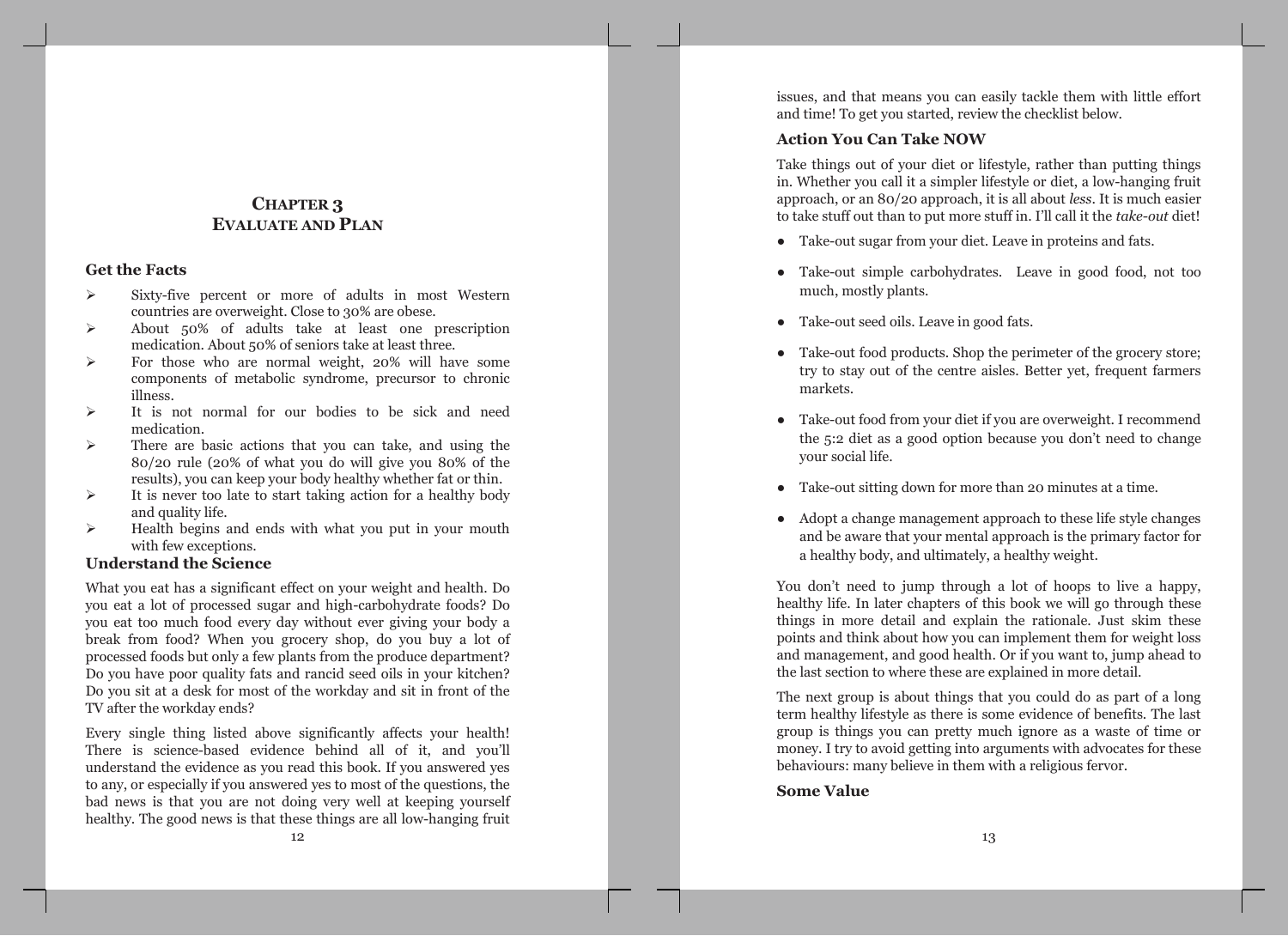- Have relationships with others. Health and well-being is associated with having good relationships. Having a partner extends life expectancy. Loneliness reduces life expectancy.
- Reduce contaminants in your life. If you have major contaminants such as smoking or drugs, get rid of those before embarking on the six things above. Health benefits are well established for quitting smoking.
- If you drink more than a  $3$  or  $4$  drinks of alcohol per week on average, you will need to adjust your lifestyle starting with alcohol. Don't bother to start the take-out diet unless you have alcohol under control. Check out the chapter on alcohol.
- You can't change your genes. Knowing your family medical history might lead to preventative strategies, or provide incentive to change.
- Trying to change your microbiome (gut bacteria) may help, but the biggest improvement to your microbiome will be taking-out sugars and simple carbohydrates and giving them a little more whole food.
- High salt consumption may be bad for you, but if you reduce your consumption of processed foods (which provides 75% of all the salt you take in) then don't bother to specifically reduce salt. Let it happen as a consequence.
- Don't try to change your meat consumption. There may be some minor risk from processed meat, but the evidence is patchy. Reducing simple carbohydrates and reducing weight provides better health outcomes.
- Exercise. While exercise is of little value in weight loss, exercise is beneficial in a range of processes, and reasonable exercise helps metabolism, improves mental state, reduces chronic illnesses, improves memory and decreases memory loss. Don't change the level of exercise as part of the 12 week program.

### **Of Little or No Value**

All of these below fit with the 80% of effort or cost while providing less than 20% of value.

- Stop consuming vitamins and supplements. I suggest any money you spend on vitamins and supplements is put towards real food.
- Have a lifestyle that tries to eliminate toxins from your body although reducing toxins is common sense.
- Never mind buying organic food. There is little evidence it makes a difference. Organic food alone won't change your health, and don't equate organic food with healthy food. It will lighten your wallet.
- Don't worry about the low GI high GI issue. Just "take-out" eating simple carbohydrates. Complex carbohydrates are good, simple are bad.
- Don't worry about eating for your blood type.
- Don't bother to do liver cleanses and detoxifications, or any other well designed scheme to lighten your wallet. Choose to live a healthy lifestyle instead.
- Don't bother to "juice." Recycle your juicer and eat the whole fruit or vegetable.
- Don't exercise like contestants on "The Biggest Loser."  $\bullet$
- Don't diet with any of the quick-fix programs which are designed to lighten your wallet unless you need them for social support. Results can be achieved considerably faster and cheaper with more natural steps that include eating real food. However, you may want to do these for a short period of time if you are in a mental state where you want some support and structure around an initial weigh loss program. Just don't do them long term. You will fail.
- Don't listen to your friend. Or the taxi driver. Or the health gurus. You are more likely to get inaccurate information than practical, science-based information.
- Don't listen to the conservative medical industry. Generally, they are uneducated about the latest scientific research, and many of them still support the dogma of "eat less, move more" mindset proven ineffective.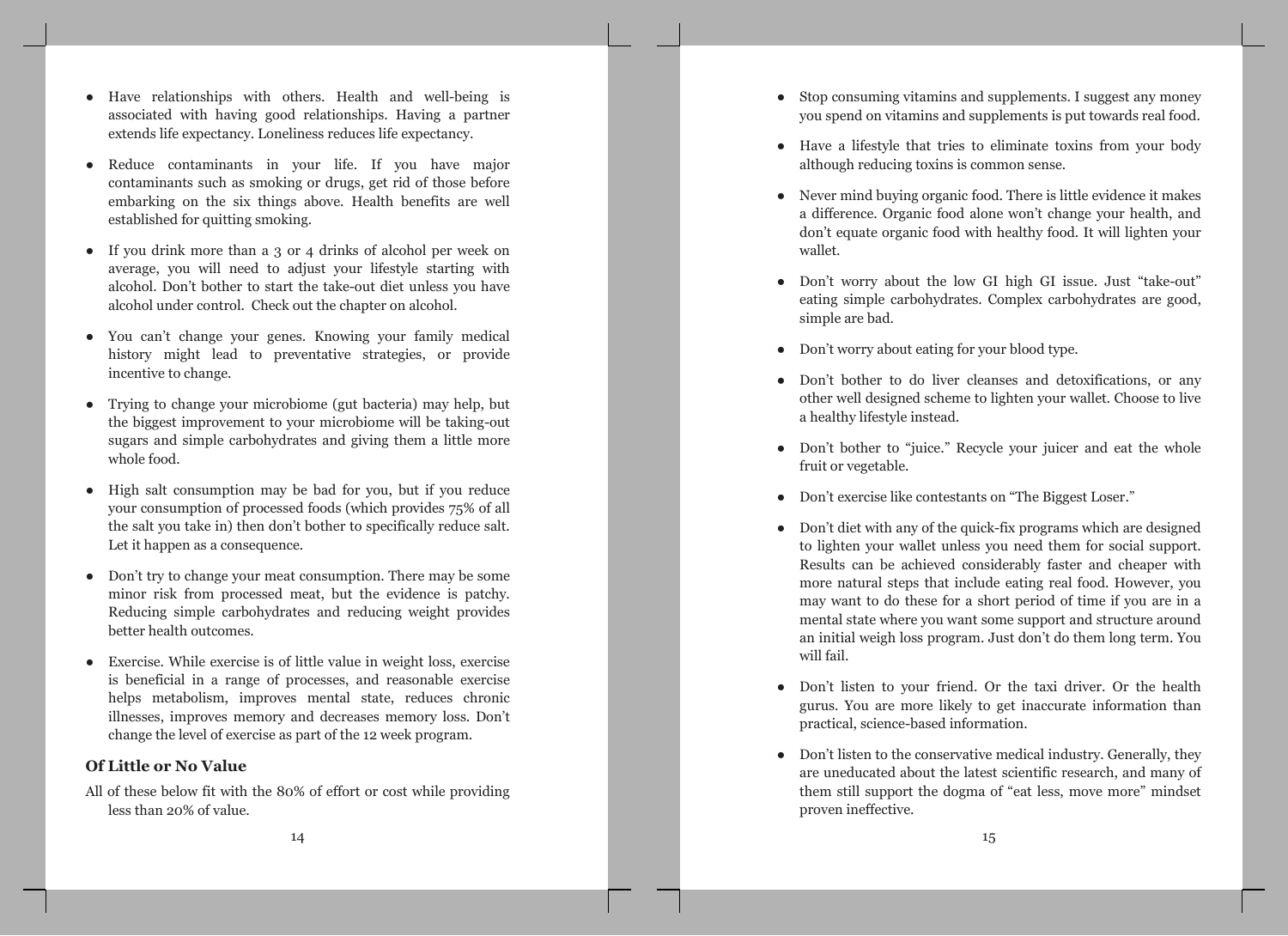• Don't listen to, and support the big food and big pharmaceutical companies. They want your dollars at any cost. They are very good at emptying your wallet and providing little to nothing in return.

#### **Plan Your Attack**

When it comes to taking care of your body, planning is essential. I've helped many people plan their business strategies. In general, businesses are usually short on time and money, and they think they need a plan to increase money. Many want a plan to do more, but fail to see that to achieve more, you have to do less. Time is the one resource most people do not have enough of. Find time by doing less of the stuff that does not give results. Most times a plan turns out to reduce time wasted. Planning won't automatically increase wins, but it generally reduces losses. Most know enough about money to figure out how they can increase their revenue but few recognize that time may be the biggest constraint to successful business. Do fewer things for better results.

Let's use an example from business. A company has ten product lines. Pareto's Principle will say 20% of the lines (only two) give 80% of the profit, but they all take the same amount of time to manufacture. Two lines lose money and six may make a little money. If the business stopped those two loss-making product lines and just two of barely marginal products lines, the business would have 40% more time available. That time can now be used productively, either to increase production of their two profitable product lines, or take time off for leisure, or develop new products. Planning is mostly about stopping unhelpful things, not doing new things. Most are too busy doing things to start new things. Weight loss and health initiatives are no different.

In the business planning process, I get businesses to apply 80% of their time on really measuring what they are currently doing (baseline). I also insist they make no changes in the business until the planning phase is completed. I like to use the Goldratt's "Theory of Constraints" process to pinpoint what to change; what to change to, and how to cause the change. Goldratt promotes the principle there is only 1 constraint, and you need to subordinate everything to that constraint. During this planning and measuring phase, it becomes obvious what needs to be changed, but establishing the right Key Performance Indicators (KPIs) is not always straight forward. There is a saying: Measure what is important. The corollary

to this is: What you measure becomes important. If you put in place a measure that does not give rise to improvement, why measure it? This measure could actually change things for the worse.

Why spend so much time on the baseline? Where you come from is usually more important than where you are going. Let's say you are planning a trip to China to see the Great Wall. If you are from an isolated farming community in Australia, speak no Mandarin, have never travelled to another culture, and only like meat and three vegetables, your experience and outcome will be quite different from that of a Chinese migrant from Australia who speaks fluent Mandarin, has travelled extensively, and loves diverse cuisine. If you come from Japan, or Italy, your journey will be much different. You might use a similar aircraft to fly in, but preparation and your experience of the journey will not be the same. Everything we see is viewed through the prism of our experience.

We will discuss change management in more detail in the upcoming section on evaluating your health. In change management you do require some key information.

- $\bullet$  Where are you now (the Now)
- Where do you want to get to (the Where)
- What are the reasons to change (the Why)
- What processes to use (the How)

These four key issues are simple and obvious, but few actually follow them, jumping straight to the "how" and then failing.

## **Normal or Nearly Overweight**

If you have a BMI range from 20 to 25 (normal) you probably need to start the process of health improvement. You could be thin on the outside, but fat on the inside, and have as many of the health risks as an obese person. The strategies for improving your health will also result in weight loss. There are really only two simple things to do right off the starting line, but it does take focus to make any change. So consider the changes; read the book and other information to see what actually will work for you.

If one of the goals you set yourself is feeling better about yourself, weight loss may be one of the KPIs so you will need to do all six things. If weight loss is not required as part of your goals, avoid the 5:2 diet until the other dietary patterns have changed for good. The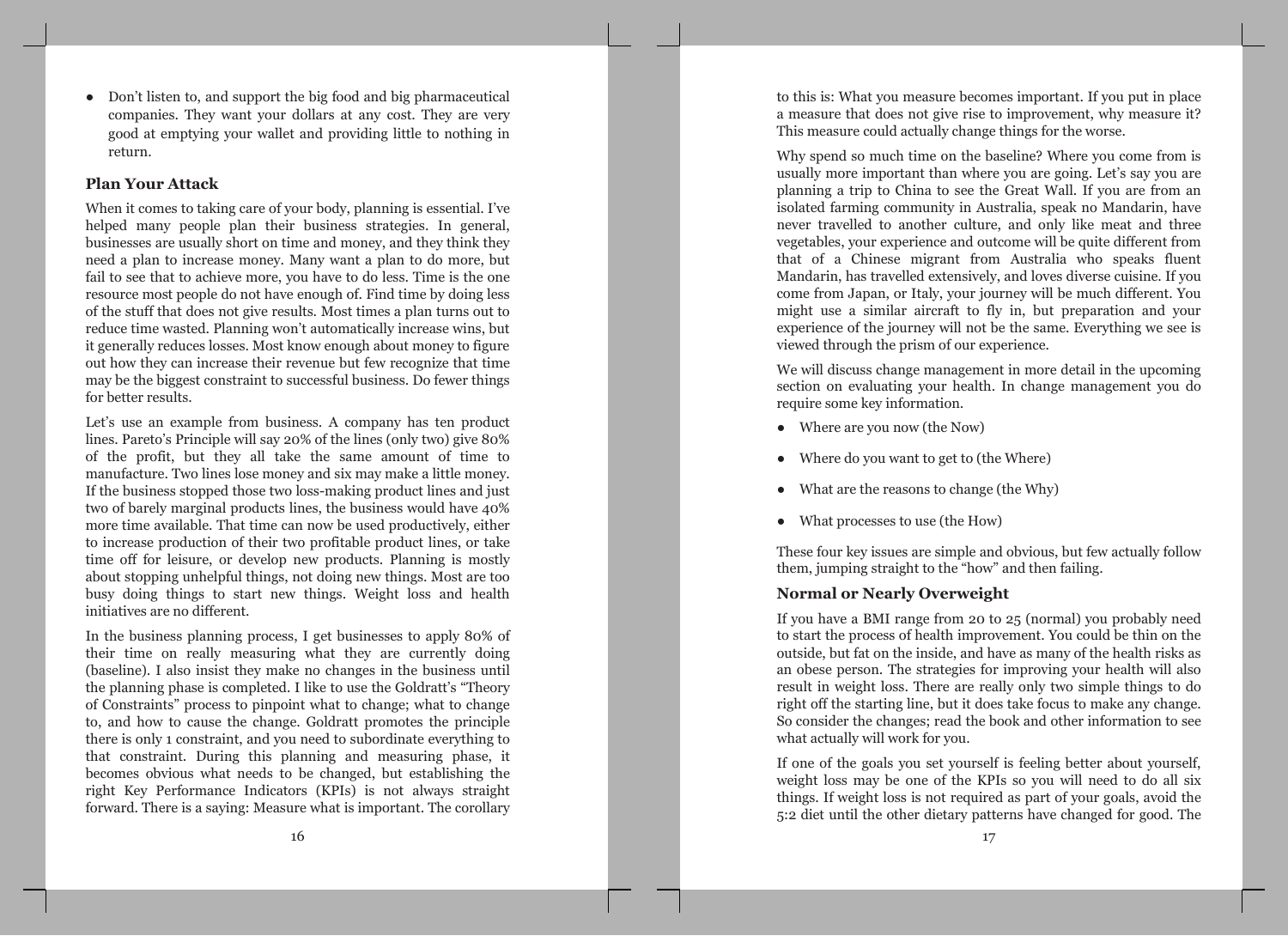fewer things you need to do, the higher the probability of success for a lifestyle change. Intermittent fasting does have long term health benefits, and is an effective zero-cost strategy for good quality of life when elderly. But in change management, you want to change as little as possible, to maximize the probability of success. Trying to do too much too often creates stress, and as we will see, managing your mental state is important for success. Leaving the 5:2 for three months is no big deal in a lifetime of eighty years or so.

## **Overweight and Obese**

For the 60% plus of the population who are overweight or obese with a BMI over 25, you have a greater challenge, because your body is almost certainly physically damaged by your past diet. Those past diet and lifestyle behaviours have created a challenging environment for change. Your mind may be somewhat traumatized by past experiences, and you will have to change this thinking in order to meet your challenges for weight loss and wellness. From the physical perspective, you are likely to have many of the consequences of being obese, such as metabolic syndrome, type II diabetes, fatty liver disease, chronic kidney disease, hypertension, just to name a few. More importantly, your appetite and normal diet feedback mechanisms are probably screwed up. It takes time to get them back on track, and there is some evidence they will never get back on track. Sadly, the evidence is that if you don't want to go back to being overweight or obese, you may always have to permanently restrict your calorie intake. You will need to manage all of those legs of that 3 legged stool, and it may be more difficult for the obese than for those in the moderately overweight BMI range.

#### **Before You Start**

Spend 80% of your time in planning, and 20% in doing. Planning gives the best outcome. Understand your personal reasons for desiring change. Good health or avoidance of illness may be stronger than looks, but whatever pushes your buttons! Monitor what you eat. Keep a journal as though you are a careful scientist. Be accurate and be consistent. You can use online systems like MyFitnessPal, Lose It, Cron-O-Pal, Fitday, or any of the other dozens of sites and apps. If you can, find a buddy to monitor and check your progress and share the journey with. Not everyone's experience is the same. Understand that you need to have a twelve-week plan and will have to track your measurements and what you eat for a period of time. Don't guess! Be accurate in your record-keeping.

Read, and try to understand, as much as you can about how your body works. Compare your research with what is actually happening in your body. Keep notes. Do the exercises such as the Food Lovers sacrifice food questionnaire. Do research to find answers.

Deal with your mental state. Prepare yourself for the challenges that are associated with changing your eating style. You know your strengths and weaknesses; use them for success in your plan. Give yourself self-talks in whatever way works for you. Don't ignore your brain; it plays a huge part in your weight loss and health. You can use your brain for an edge and advantage in your program. Visualize how much better you will feel when you lose weight and diminish your risk for disease. This can be powerful motivation for adopting a healthy eating style. Hypnotherapy or other techniques may help you adopt a healthier eating and fitness style. Research in quitting smoking showed going "cold turkey" was predominately the most effective. Trying to give up smoking slowly is ineffective and it doesn't take long before you are back on the habit.

## Don't Stop Before You Get Going

Twenty percent will stop a diet within two days of starting a new plan. Forty percent will have stopped within the week. Only 20% of those who start a diet will remain on it for a year. For many, this path to health is very complicated, and most of all it is about Change Management. You *must* want to make a change. Even when a change is relatively minor it can be extremely difficult. During the course of writing, and experiencing first hand, my own journey, and from my experience in the field of change management, it is pretty evident that this degree of change is very substantial. Substantial dietary change, substantial personal change, and living in a society where this degree of change has a great deal of consequences, is challenging. That's why everyone is looking for a simple solution like swallow a pill once a day and everything will work out. There are some recent diets such as No Sugar and others that have a simple message. While the message is simple, the change is complex and there's plenty of evidence that these will also fail long term.

This makes it even more important that the changes we make are as small as possible and the gains are large. Old habits can be extremely hard to change, and new habits will take effort and time; just ask a smoker. Changing food habits can be compared to alcoholism. Alcoholism is a choice, day by day. Accept that you have to make food habits that last forever. This is not about your willpower, overcoming gluttony, or being a sloth (not doing enough